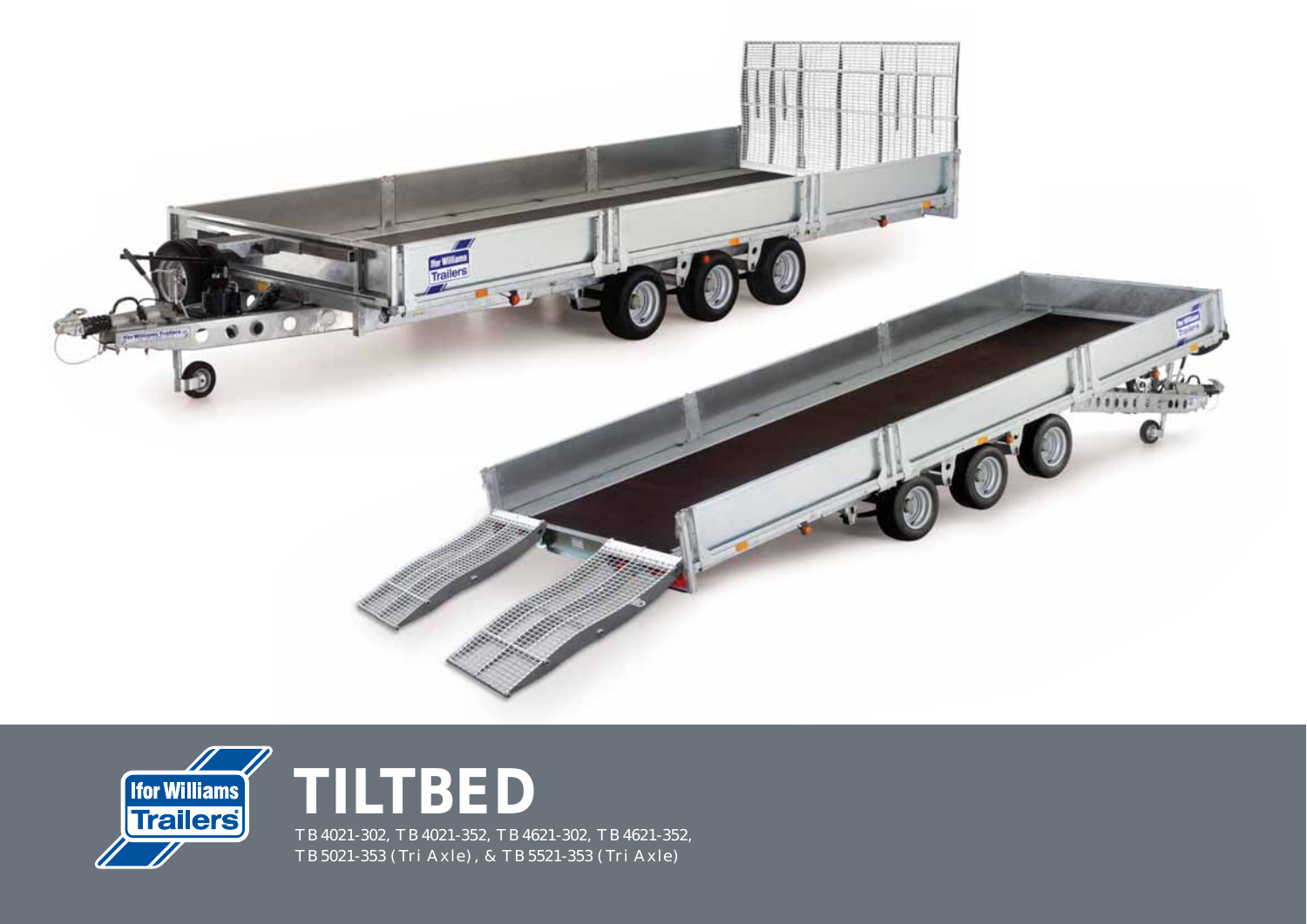## **TILTBED**

Introducing the range of tiltbed trailers from Ifor Williams Trailers, designed specifically for the landscape and car transportation industry. Choose from six trailer models all with a very generous overall width of 2100mm and four length options, two of which are our first tiltbed tri-axle models.

The TB range of trailers complements and extends on the original tiltbed trailers, the CT166 and CT167. Please see our Commercial Brochure for more details

Trailers feature a plywood floor centre which is flush with steel outer edges and are suitable for a range of vehicles including rollers and excavators. There is no raised rail around the bed of the trailer, making it a completely flat surface.

The range is ideal for loading ground care machinery or for users requiring a versatile Car Transporter which also offers the benefits of a standard flatbed trailer.

Trailers have been designed with the loading options as described opposite. The low bed height and reduced loading angles further increase the versatility of this trailer range.

We have achieved these improvements whilst still retaining all of the benefits associated with the Ifor Williams robust solid beam axles and leaf spring suspension.

The TB range of trailers is not recommended for loading indoor Access Platforms. Please refer to the GH Plant Brochure for trailers to suit.

TB5521-353 (Tri Axle) fitted with dropsides and mesh ramp.

> TB4621-302 model fitted with removable skids and wheel chocks.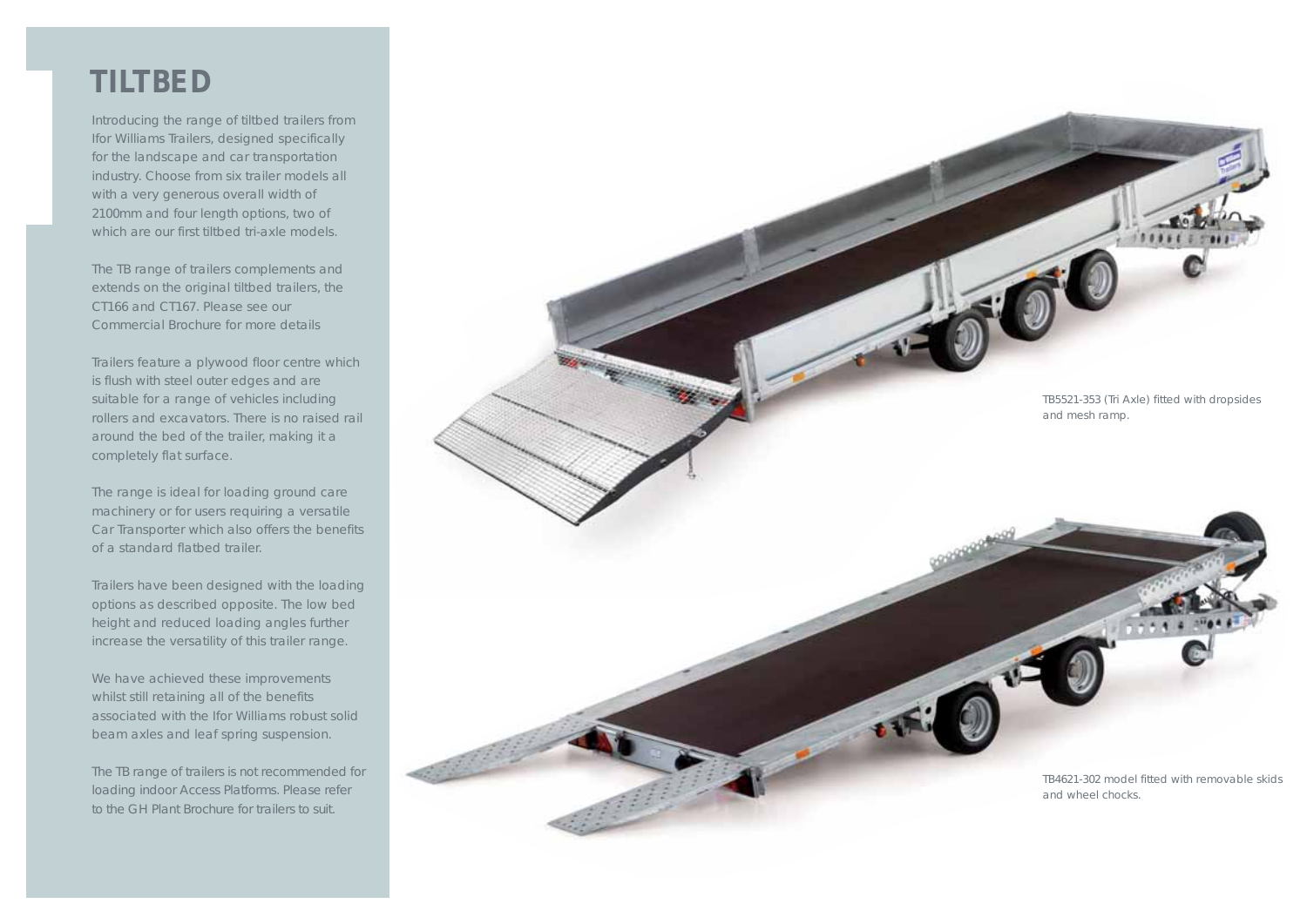

### **WINCH & MOUNTING BRACKET**

A selection of winches from Ifor Williams Trailers can be fitted to the winch mounting bracket, designed for the new TB range of tiltbed trailers. When using a battery operated winch, the battery is conveniently stored in a dedicated carrier, bolted to the drawbar on the underside of the trailer.



### **MESH RAMP**

A curved mesh ramp is the optimal shape to maximise clearance to the splitter of a vehicle during loading. The ramp is all mesh, which permits visibility of the rear tail lights when the ramp is deployed.



### **REMOVABLE LOADING SKIDS & CARRIER**

Removable steel loading skids can be positioned to your required width to suit the vehicle being loaded. Skids are stored in the carrier, accessed from behind the number plate. The option of removable skids offers a more fuel efficient alternative to fixed skids or ramp through reduced drag when towing.



### **HINGED MESH SKIDS**

Hinged mesh skids are a very convenient and cost effective way of loading cars and machinery and are suitable for users that do not require the use of a full width ramp. Fold-out side posts can be deployed if additional width is required when loading.

# **FEATURES & OPTIONS**

Standard features on all tiltbed models include a spare wheel, a minimum of ten lashing points along the bed of the trailer, and heavy duty jockey wheel.

As well as the three rear loading options of a full width ramp, hinged mesh skids or removable loading skids, additional accessories can also be added to your trailer to suit user requirements.

A selection of manual and electric winches can be fitted to the winch mounting bracket.

Raised raves are also available as an accessory on 4m length models. These act as guides when loading cars and machines onto the bed.



#### **HEADBOARD, MESH RAMP & DROPSIDES**

Depending on your requirements, fitting a set of steel dropsides to your tiltbed trailer will increase its versatility, and with no raised edges around the bed sides, it provides a completely flat surface for your load. Dropsides and pillars can be easily removed without the use of a tool.



### **LASHING POINTS**

Conveniently positioned lashing points along the bed of the trailer can be used to secure loads using ratchet straps.



### **WHEEL CHOCKS**

A popular choice for customers who will be predominantly transporting vehicles on their tiltbed. Wheel chocks prevent the forward movement of the vehicle when being transported on the trailer. Multiple setting positions can be adjusted to suit the type of vehicle being towed, enabling convenient positioning of the vehicle.